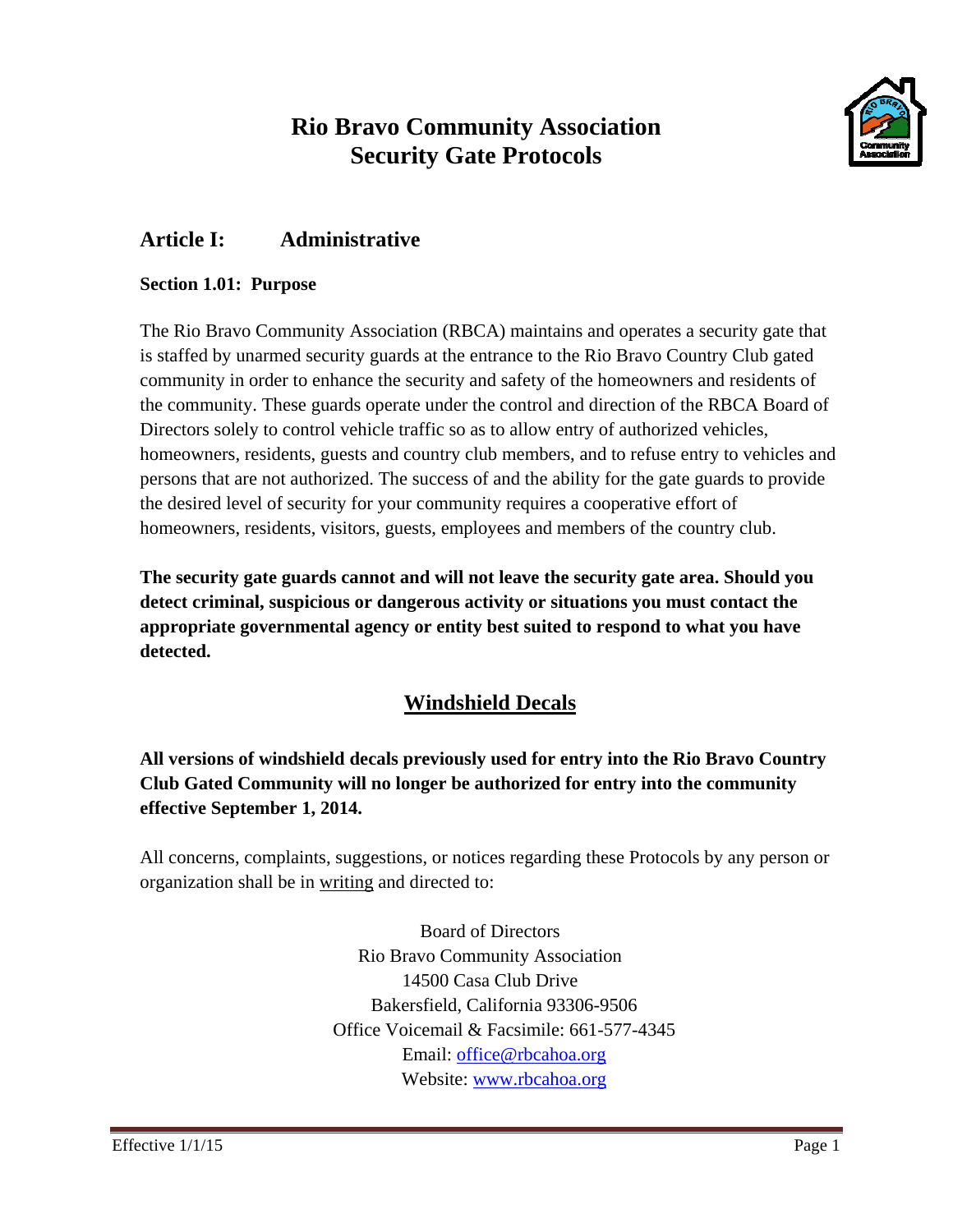#### **Section 1.02: Protocol Revisions**



The Security Gate Protocols is a living document requiring updating as necessary and the only recognized revisions are those adopted by the RBCA Board of Directors. Changes to security gate procedures, technology and needs of RBCA will occasionally require revisions to the Protocols. The Security Gate Protocols along with other information for resident's use will be located at www.rbcahoa.org/security.html.

#### **Section 1.03: Definitions**

**RBCA: S**hall mean the Rio Bravo Community Association.

**Rio Bravo Country Club Gated Community:** Shall mean all the annexed or non-annexed homeowner associations or other entities that represent owners within the boundaries of the gated private community accessible from the security gate.

**Person:** Any individual, legal entity, or association, or anyone acting on its behalf who enters or attempts to enter, whether authorized or unauthorized, is subject to these Protocols.

**Member:** Any active member and authorized additional members under a membership at Rio Bravo Country Club including a social membership.

**Visitor:** A visitor is a guest of a resident, member, or the Club. Club Visitors can be guest for the purposes of special functions, such as golfing and wedding events, but not limited to.

**Resident:** Any current and verifiable resident or owner of real property within the Rio Bravo Country Club Gated Community maintained in Dwelling Live systems or the records of RBCA.

**Club:** Shall mean the Rio Bravo Country Club.

**Employee:** Shall mean Club employees only.

**Essential Vendor:** Shall mean any Vendor that RBCA pre-authorizes access with a vendor pass, i.e., UPS, FedEx, etc.

**Vendor:** Vendor shall include any party not a Member or Resident that is entering for commercial purposes, such as gardeners, pest control, construction workers, or delivery vehicles.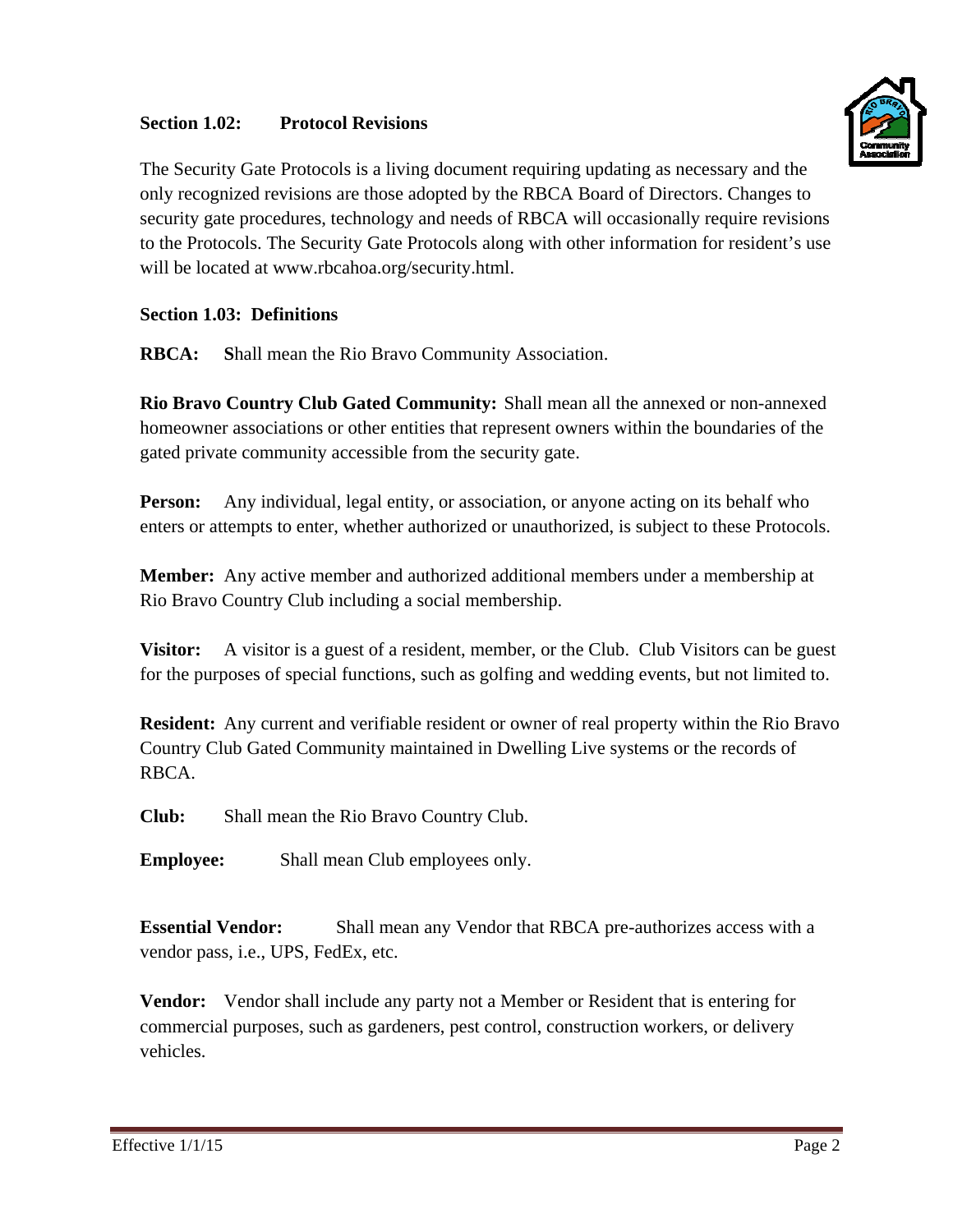

**Transponder:** Is an electronic device attached to a vehicle or placard that has been activated and properly issued by RBCA and communicates with the security gate's transponder entry system. Visit http://www.rbcahoa.org/documents/8-19- 12%20RBCA%20Transponder%20Order%20Form%20FILLABLE.pdf to order an RBCA transponder or you can call the security gate at 871-5613. Transponder entry frees up the Security Gate Guards to spend more time screening other vehicles to ensure unauthorized vehicles are not allowed entry into the community.

**Government Agency:** Any person representing the federal, state, county, city, or other governmental body in their official capacity.

**Security Gate:** Shall mean the 24-hour manned security gate at 14500 Casa Club Drive, Bakersfield, California 93306.

**Dwelling Live:** Shall mean the software and database of persons and vehicles authorized to have access to the Rio Bravo Country Club Gated Community and requires the completion of a Resident Data Sheet.

**Resident Data Sheet:** Is a form that must be filled out by residents in order to register for an account in the Dwelling Live system. Visit http://www.rbcahoa.org/security/4-30- 13%20RBCA%20Resident%20Data%20Sheet.pdf for the form.

**Resident Entry Pass:** All residents that choose not to equip their vehicle(s) with a transponder will be issued a bar-coded resident entry pass that will be scanned by security gate guards.

#### **Section 1.04: Dwelling Live**

RBCA provides 24 hour security at the main gate and uses Dwelling Live for security gate personnel and residents to manage their visitors anytime online at www.rbcahoa.org and selecting the Security Gate Website. Residents and Members can purchase a Transponder to allow quick entry through the Transponder lane without having to wait in the Visitor lane. Transponders are licensed for a fee. Additional information on obtaining a Transponder can be found at www.rbcahoa.org under the Security tab.

## **Section 1.05: Dwelling Live Setup**

After completing and submitting the Resident Data Sheet you will receive a password by email. Visit www.rbcahoa.org and select the Security Gate Website. Enter your e-mail and password. You will then be able to enter and manage your visitors, guests, services, vendors and party/event lists.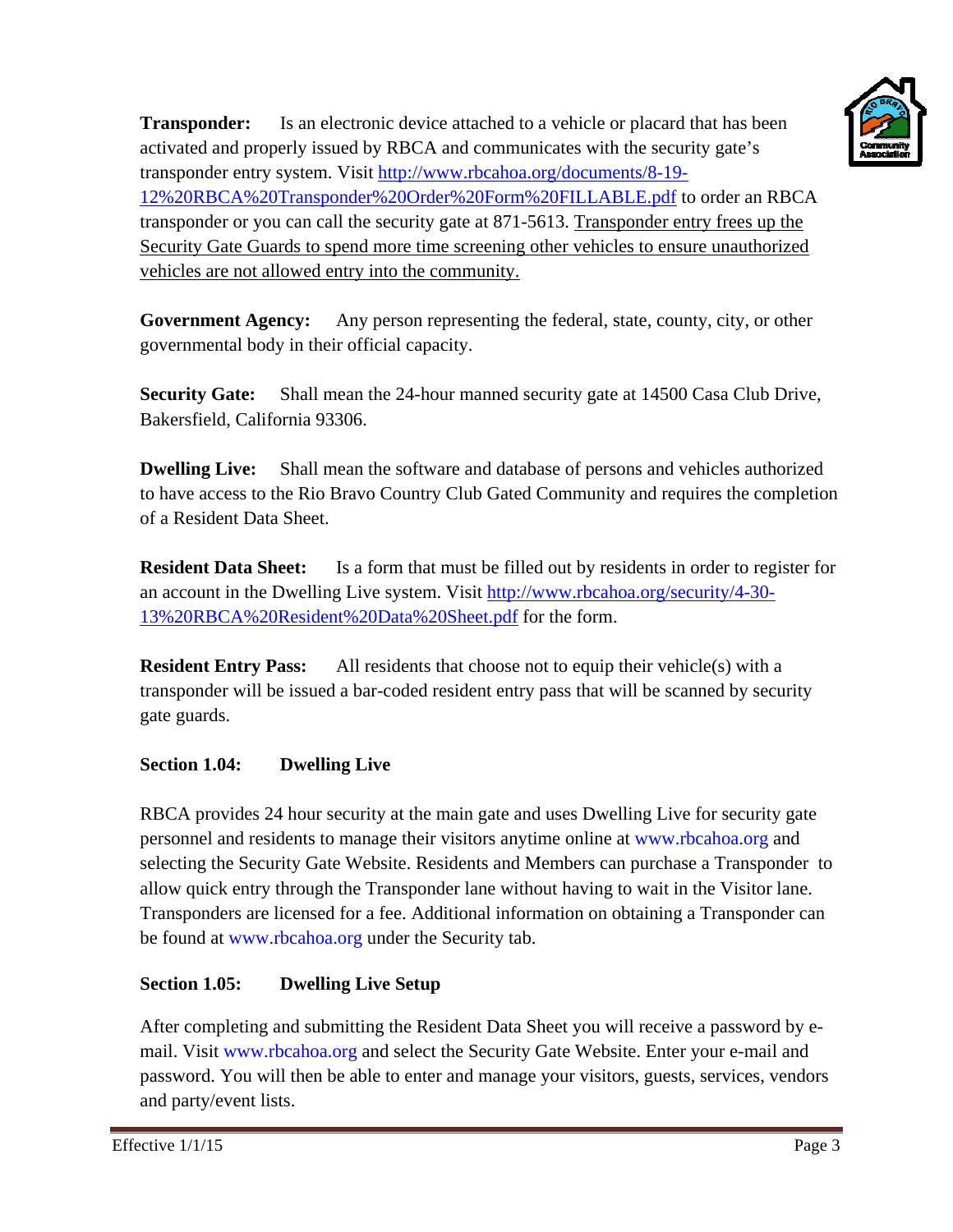#### **Section 1.06: Reports**



Security Gate Guards will administer and maintain various logs and other reports available to RBCA through the Dwelling Live system. The purpose of these reports is to assist with the management of the Security Gate in accordance to the instruction of RBCA.

#### **Section 1.07: Inspection of Security Records:**

Inspection of security records must be requested by a Resident's homeowners' association and will be subject to a reasonable time for inspection by a director of the respective homeowner's association. Reports to homeowner's associations may be transmitted in abstract without individual owner information. It will be up to the homeowner's association to release security records under its rules to the Resident. Any copies provided will be subject to a fee. All other inspection requests will require a subpoena. If no homeowner's association exists for a Resident then the Resident may inspect the records under the same conditions as if a homeowner's association existed.

#### **Section 1.08: Damage Reimbursement**

Any person or the vehicles and equipment owned or under their control that causes any damage to the Security Gate or the Security Gate infrastructure, will be subject to reimbursing RBCA for all costs, including actual damages, interest, and attorney's fees. RBCA may assess a flat penalty fee of \$100.00 or actual damages, whichever is more to prevent future damage and to draw attention to these Protocols.

#### **Section 1.09: Security Correction Notice**

This form is completed by security gate guards to document incidents or violations of the Security Gate Protocols requiring corrective action by homeowners, residents, members, guests or employees. The notices will be mailed to involved individuals and entities. Such incidents may be a violation of the Rio Bravo Community Association CC&Rs, i.e., unsafe driving, speeding, entering through the exit lane, etc. These violations may result in fines being levied on violators by the RBCA Board of Directors.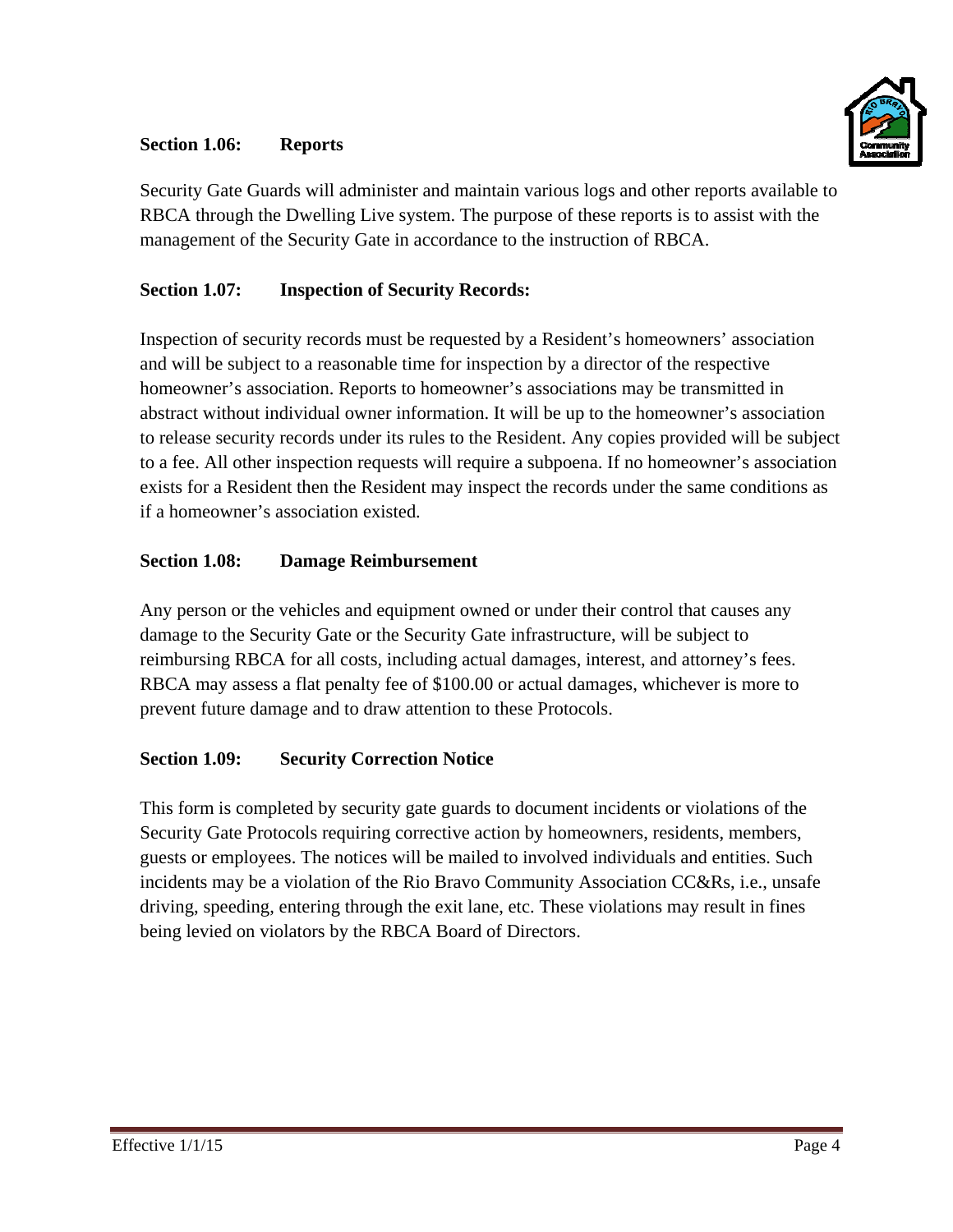## **Article II: Operational**





The authority to enter the Rio Bravo Country Club Gated Community is either restrictive or non-restrictive. Any person that makes or attempts unauthorized entry into the Rio Bravo Country Club Gated Community or makes entry under false pretenses is subject to criminal and civil prosecution**.** To ensure the identity of those seeking entry into the community, the Security Gate Guards may scan, view or copy the driver's license, identification card or other form of governmental picture identification of individuals seeking entry.

#### **Section 2.02: Non-Restrictive Entry**

Non-restrictive entry is for governmental agencies and essential vendors. Governmental agencies have duties that they must be allowed to fulfill and the Security Gate Guards will not question their entry. Emergency vehicles of any kind will never be given an entry pass. Non-emergency government vehicles will be given an entry pass that is not linked to a specific residence but will identify the driver and the agency. Essential Vendors will be allowed entry but will be given a Vendor pass. Should the employees of a governmental agency or an essential vendor abuse their access to the community then RBCA may complain to the employee's management.

- A. Fire, police, ambulance and governmental agencies will be granted access at any time.
- B. Essential vendors will be allowed entry at any time. They must check in with the gate guards and will be issued a vendor pass. This will include utility companies responding to urgent situations, i.e., gas leaks, power outages, lost phone service, water leaks, etc.

#### **Section 2.03: Restrictive Entry**

- A. Residents are allowed entry when using a transponder, a resident entry card or upon residency verification. Residents are not allowed to obtain a resident pass to give to others not living in their home. See sub-section E.
- B. Non-Resident Members will only be allowed entry if they have a transponder or when authorization is validated by a Resident, Member or the Club. Unless the Club provides information to the contrary, Non-Resident Member without a transponder will not be permitted entry before 5:30 am or after 9:00 pm or on any days the Country Club is closed, and will be given a gate issued Members pass. Non-Resident Members with a transponder will only have the ability to activate the transponder system and allow entry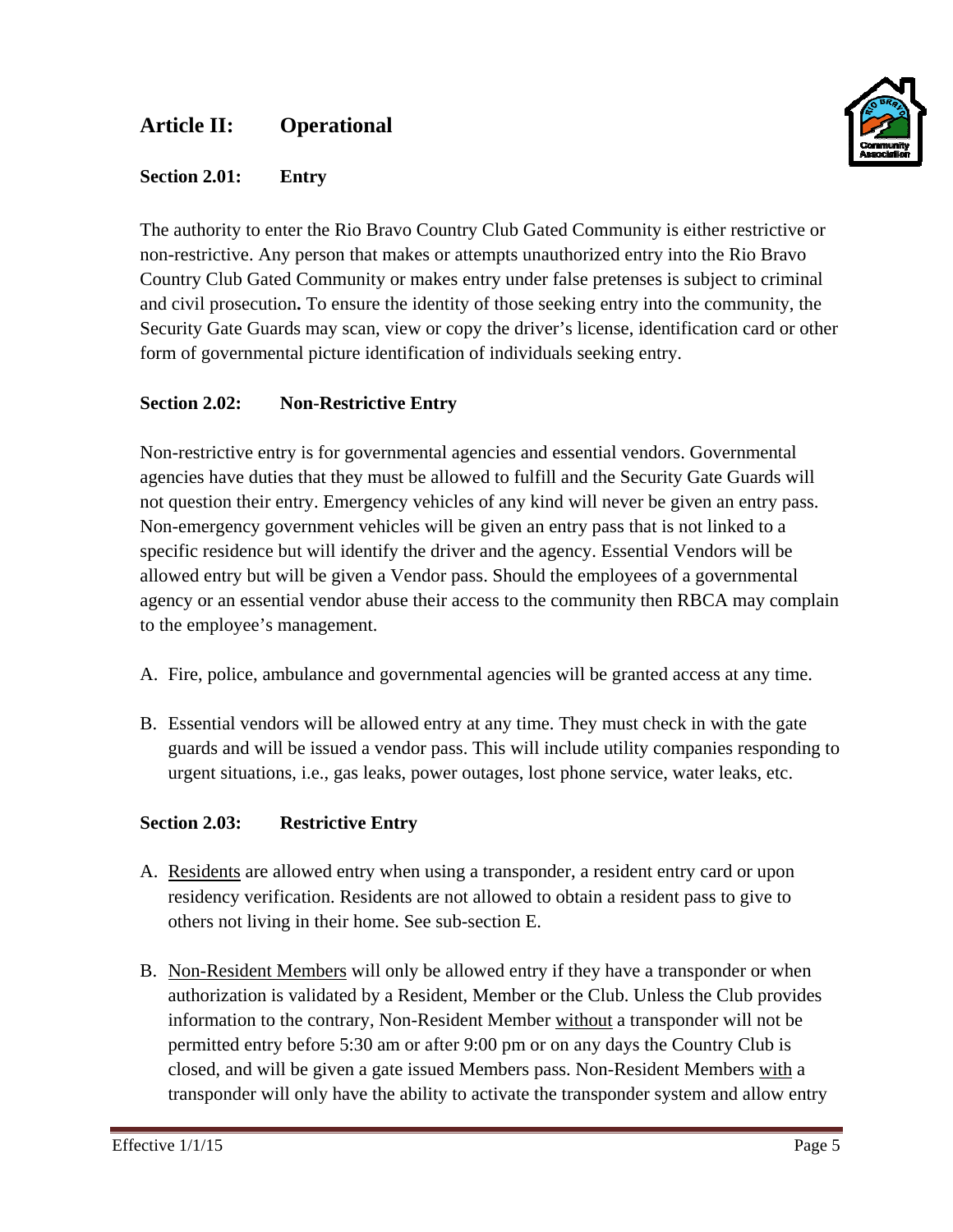

through the transponder lane during the time the Club is open as stated above. Non-Resident Members includes those with a Social Membership, however, to purchase a transponder will require them to properly identify themselves with a valid governmental identification that contains a photo of the individual.

- C. Vendors will be allowed when authorization is validated and must prominently display a Vendor's Pass in the lower left portion of the driver's side windshield. Vendors, once permitted access, are subject to random entry validation inspections, which will occur periodically from time to time. Vendor entry is not permitted before 6:00 a.m. or after 6:00 p.m., except for verifiable deliveries. A Vendor may not authorize additional visitors. This will include utility companies responding to routine matters, i.e., installations, disconnections, routine service, etc.
- D. Employees will be allowed entry when they present an employee entry card or until authorization is validated by the Club. Employees are subject to random entry validation inspections, which will occur periodically, from time to time. Employees must surrender their employee pass on demand. Employee entry is restricted to the operating hours of the Club as reflected in the monthly calendar issued by the Club. Unless the Club provides information to the contrary, Employee entry is not permitted before 5:30 a.m. or after 9:00 p.m.
- E. Visitors will only be allowed entry when authorization is validated and must prominently display a Visitor's pass in the lower left portion of the driver's side windshield at all times. Visitors, once permitted access, are subject to random entry validation inspections, which will occur periodically from time to time.
- F. Government Agencies will be allowed entry at all times. Emergency vehicles of any kind will never be given an entry pass. Non-emergency government vehicles will be given an entry pass that is not linked to a specific residence but will identify the driver and the agency. Postal service will have Non-Restrictive Entry while under official capacity from 6:00 a.m. to 6:00 p.m.
- G. Real Estate Professional is any real estate agent or broker and related service providers. They will be treated as Visitors subject to Restrictive Entry. Advanced Entry Authorization may be sought by the Resident for a limited period of time to facilitate home sales, home viewing or an open house. Homeowners must provide advanced entry authorization through the gate guards or Dwelling Live. Real Estate Professionals cannot authorize their own Visitors but can communicate to the Security Gate Personnel events, such as Open Houses, to facilitate access to their anticipated Visitors. Prospective buyers will not be allowed entry unless they are accompanied by the Real Estate Professional,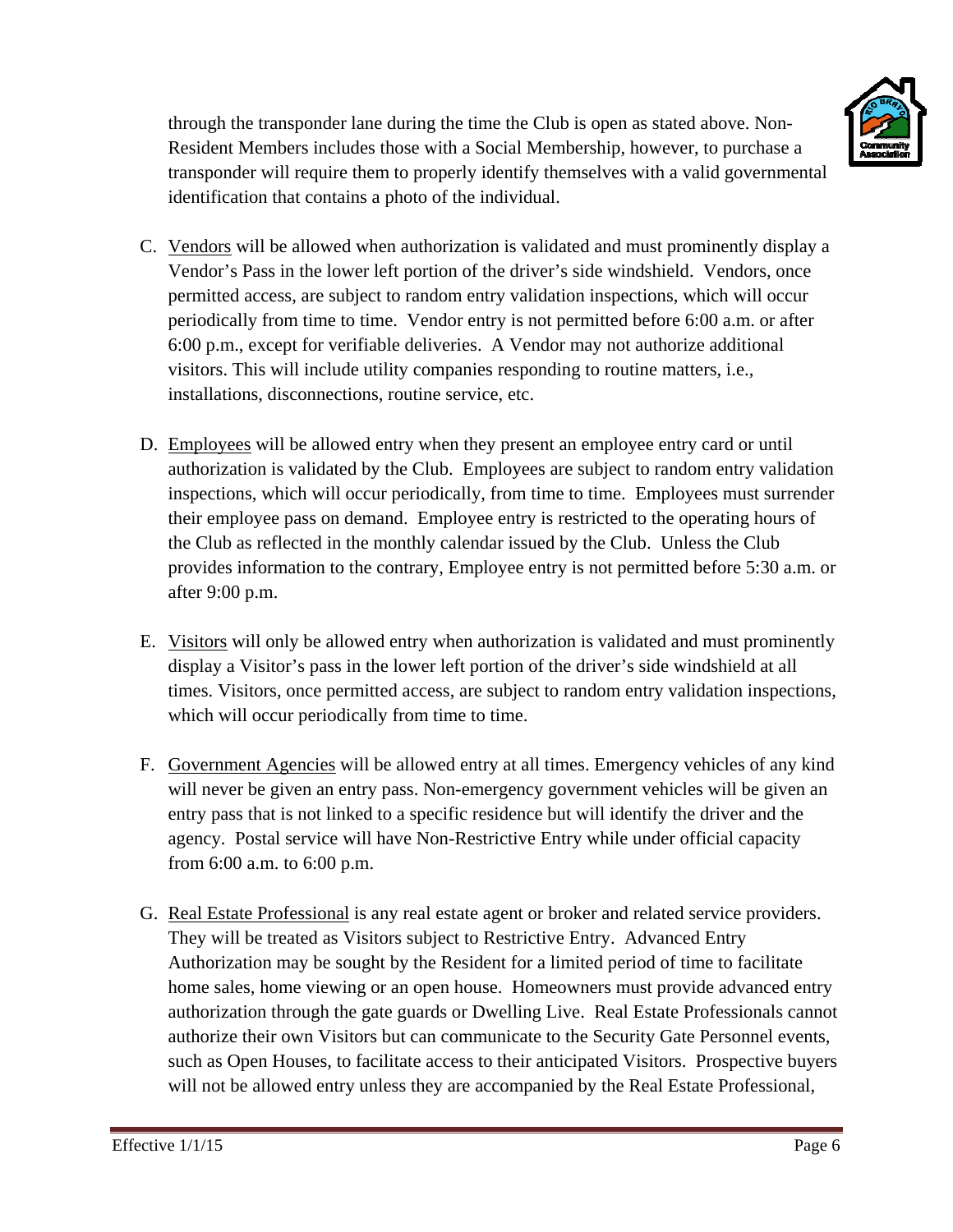

the Owner or are authorized by name through Dwelling Live. The only exception is an Open House previously arranged under an Advanced Entry Authorization. Signs or other advertising instruments are not allowed in any RBCA common areas.

- H. Process Servers are properly identified and licensed process servers. This does not include employees of the Sheriff's Office Civil Division whom fall under Government Agency. Process Servers will be allowed entry as a Visitor without notification to any person within the Rio Bravo Country Club Gated Community as required by law. The information gathered will include full name, employer's name, process server's license number and driver license number, complainant name, law firm name and address, case number, and address sought of person within the Rio Bravo Country Club Gated Community. Private individuals attempting to serve a process will not be allowed entry unless they fall within another authorized category in these Protocols.
- A. Construction Workers are contractors and their employees for construction work being conducted at a residence or within the community. Both the general contractor and the employees of the general contractor and sub contractors must be registered at the Security Gate as Vendors. The general contractor must provide these names in advance of their arrival. Employees of the general contractor or sub-contractors may not authorize their own entry or of others. Bakersfield Municipal Code section 9.22.0500 states that workers will not be allowed to work except from 6:00 am to 9:00 pm on weekdays or from 8:00 am to 9:00 pm on weekends. Construction Workers will be allowed entry after 5:45 am on weekdays and 7:450 am on weekends to allow for their arrival at their work-site.

## **Section 2.04: Security Gate Guard Unavailability**

The Security Gate Guards work at a fixed post for an eight hour shift without relief or replacement. At times they need to use the restroom facilities inside the guard shack. When that occurs they will post a sign advising those in the visitor entry lane of the delay. The Security Gate Guards are not authorized and will not leave the visitor lane gate arm in the open position during this time. The transponder lane will operate normally during this time.

## **Section 2.05: Entry Signage**

Any person entering the Rio Bravo Country Club Gated Community must have a proper and current Visitor's Pass, Employee Pass or an active transponder. Any person found to be in non-compliance will be stopped, and if no authorization to enter is validated, that person will not be permitted to enter. If a person has gained access without an appropriate pass, or does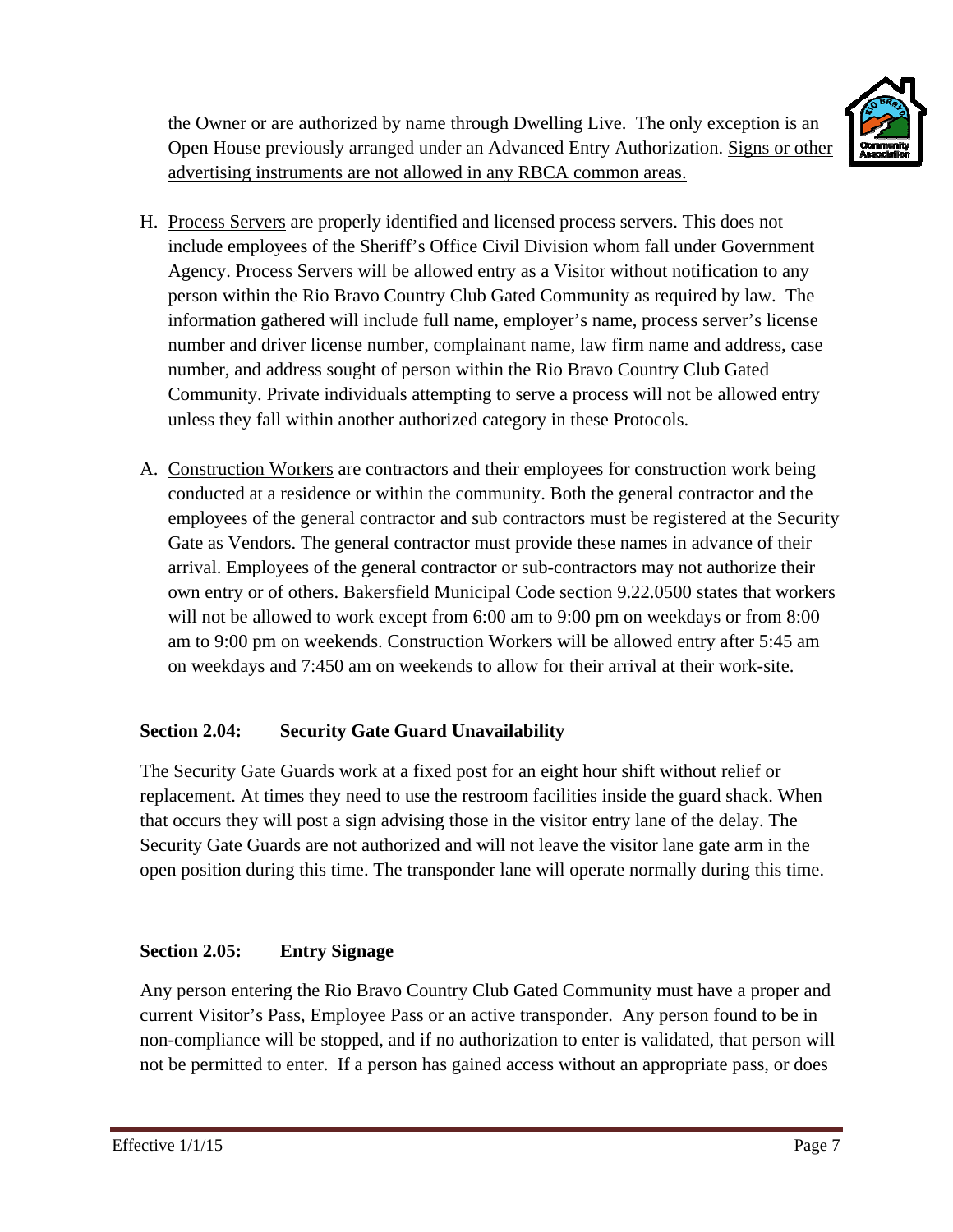

## **Section 2.06: Advanced Entry Authorization**

Residents and Non-Resident Members are encouraged to register their Visitors in advance of their arrival to minimize congestion at the Security Gate. The preferred manner to register Visitors is through the Dwelling Live system on the internet at www.rbcahoa.org under Security Gate Website. By phone, your Caller ID feature offered by the local phone service provider will help authenticate your call within the Rio Bravo Country Club Gated Community. If your call cannot be identified through Caller ID the security personnel will be required to ascertain your identity. This can be done with a verbal confirmation code listed for your home in the Dwelling Live system. All Visitors will be required to prominently display a Visitor's Pass at all times within the Rio Bravo Country Club Gated Community. In particular, the following will apply:

- A. Residents and the Club can designate a Visitor as Permanent, Temporary or on a Party List in their Dwelling Live account. It is recommended that your Dwelling Live account be reviewed and updated periodically. It is the obligation of a Resident to immediately make changes to their visitor list in the Dwelling Live account by doing so on-line or by notifying the security gate personnel of those changes.
- B. Members can designate a Visitor through the Club for a special event or to play golf up to two (2) weeks in advance. A Member's Visitor information is subject to validation with the Club at the time of the event or tee time before entry is permitted. The Club will provide tee time information every evening preceding the event date. It is the obligation of a Member to immediately notify the Club of changes to their Visitors to the Club. Members cannot add Visitors to be present in the Rio Bravo Country Club Gated Community unless the Member is also present at the time of the visit.
- C. Visitors of the Club can only be added by the Club for events such as weddings, golf tournaments, or other like events. A Visitor cannot authorize entry of another Visitor**.**
- D. Residents holding a large event can either use the Party List tab on the Security Gate website to enter their guests for the event or provide a written list of guests to the Security Gate guards specifying the date and time of the event. Guards are not allowed to grant entry to event guests without entry of that visitor into Dwelling Live or on a written list. Absent the entry into a Party list or providing a written guest list the Security Gate Guards will call residents for authorization as outlined in Section